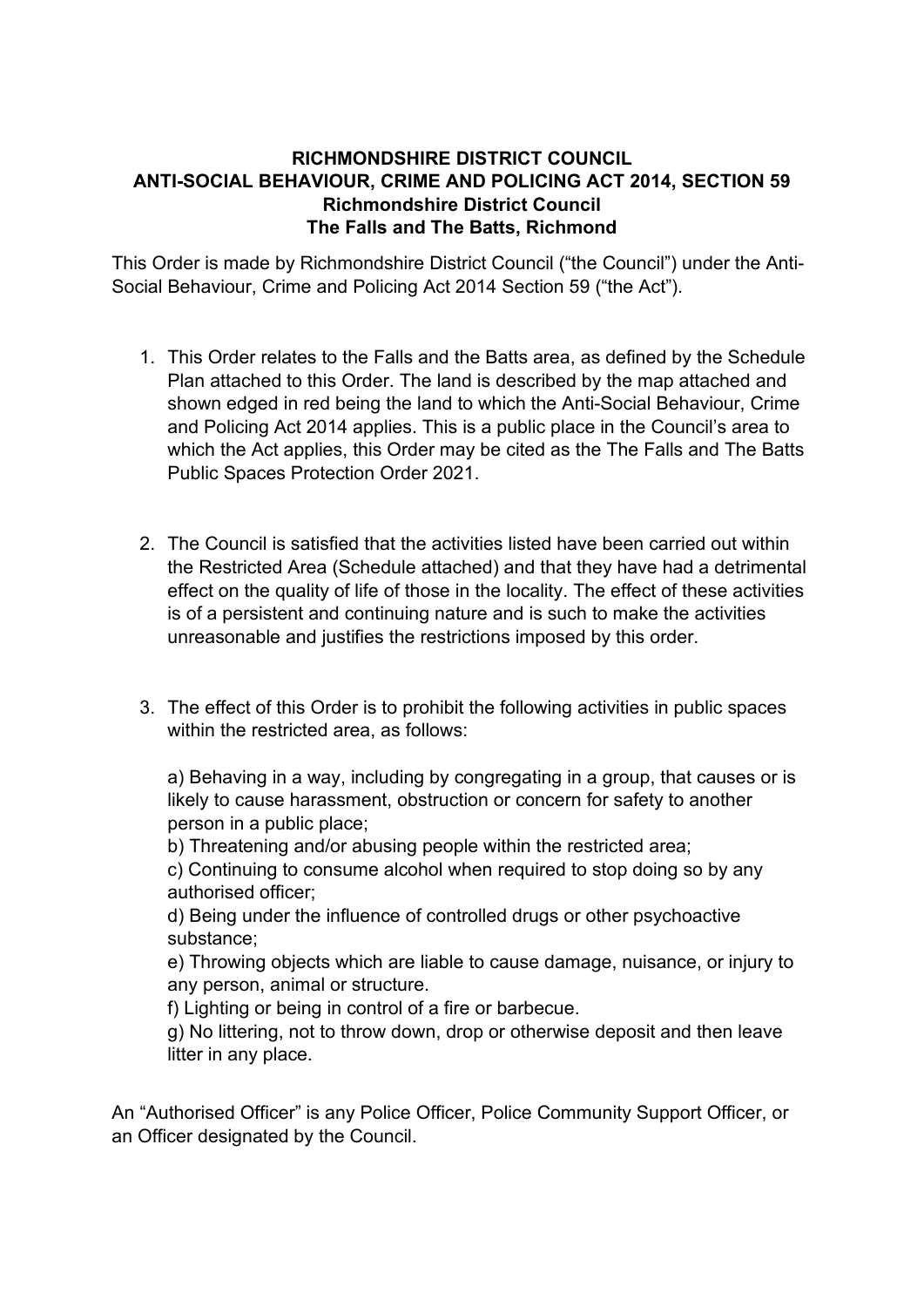In the Restricted Area a person commits an offence if without reasonable excuse he or she fails to surrender any alcohol in his or her possession when required to do so by an Authorised Officer.

This Order cannot be used to restrict the consumption of alcohol where the premises or its curtilage (a beer garden or pavement seating area) is licensed for the supply of alcohol (other than council operated licences premises). There are also limitations where a temporary event notice has been given under Part 5 of the Licensing Act 2003, or where the sale or consumption of alcohol is permitted by virtue or permission granted under section 115E of the Highways Act 1980.

4. The Order will remain in force for a period of 3 years from the date of this Order, unless extended by further Orders under the Council's statutory powers.

Failure, without reasonable excuse to comply with the prohibitions or requirements imposed in this Order is a summary offence under Section 67 of the Anti-Social, Crime & Policing Act 2014. A person guilty of an offence is liable on summary conviction to a fine not exceeding level 3 on the standard scale. An Authorised Officer may, under Section 68 of the Act, issue a Fixed Penalty Notice to anyone he or she has reason to believe has committed an offence under Section 67 in relation to this Order.

Given Under the Common Seal of Richmondshire District Council on the

Date: 1 April 2021

Authorised Officer:

MCKEON